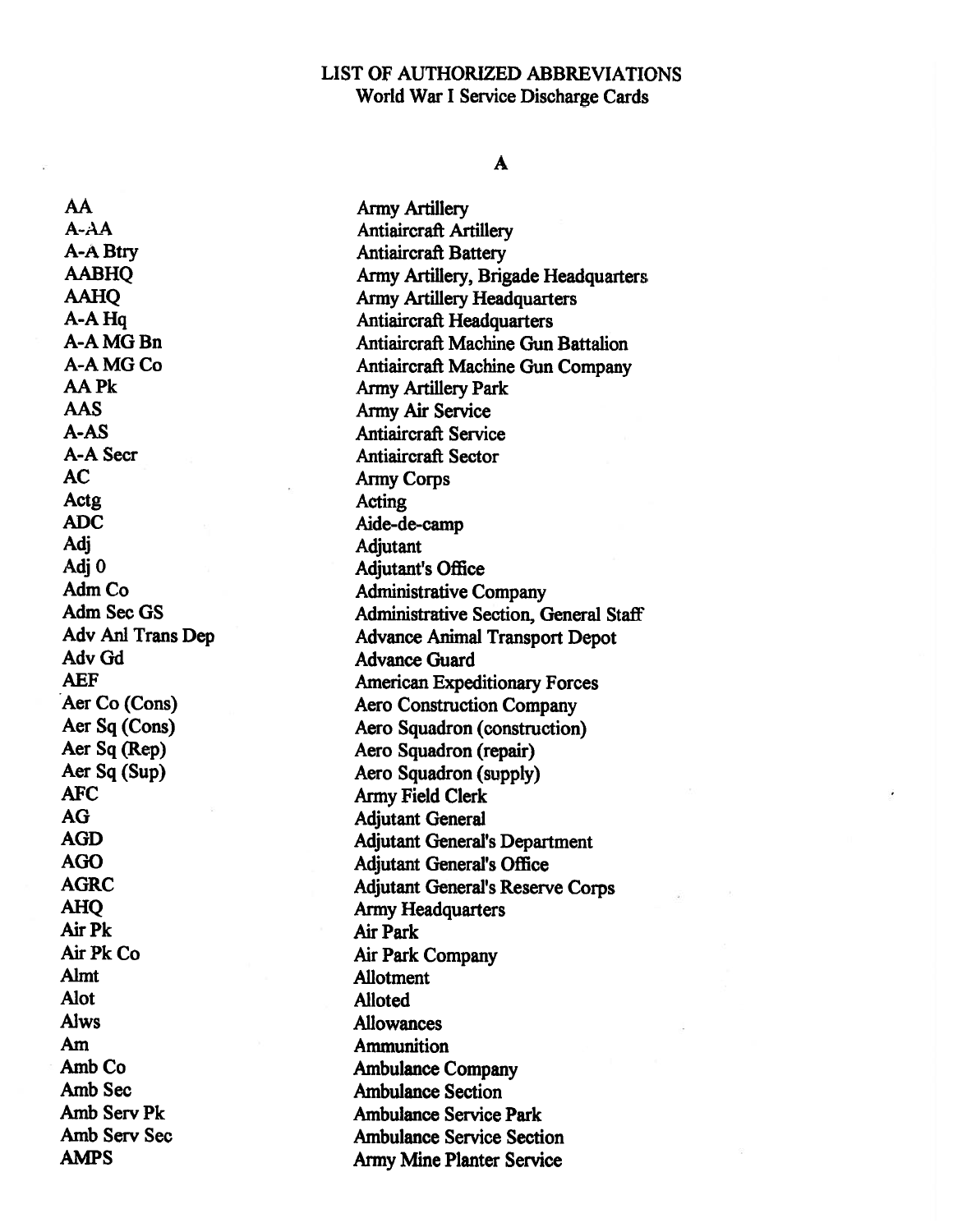Am Sup Co Ammunition Supply Company Am Tn **Ammunition** Train ANC Army Nurse Corps Animal Transport Depot A Obsn Grp Army Observation Group A Obsn Wg Army Observation Wing AODGS Army Operations Division, General Staff A PM Assistant Provost Marshall Appointment APO Army Post Office App Apprentice Apr **April** Aptd Appointed AR Army Regulations<br>
ARC American National **American National Red Cross** ARC Conv Home **American Red Cross Convalescent Home** ARC Hosp **American Red Cross Hospital** A Res Mat U Army Reserve Material Unit Army Army Army Insp Pk **Army Inspection Park** Artf Artificer Arty Artillery AS Air Service ASA Air Service Military Aeronautics ASC Army Service Corps Asgd **Assigned** Asgmt Assignment AS Mech Regt **Air Service, Mechanics Regiment** ASP Air Service, Aircraft Production ASRC Air Service, Reserve Corps AS Sch Air Service School Asst **Assistant** Asst Bnd Ldr Assistant Band Leader Asst Cfr **Assistant Chauffeur** Asst C of S Assistant Chief of Staff Asst D Ry Assistant Director of Railways Asst Engr Assistant Engineer Asst Pkmr Assistant Packmaster Asst Vt Assistant Veterinarian A Tank Hq Army Tank Headquarters ATS Army Transport Service August<br>
Aut Arms Rep Der<br>
Automa Automatic Arms Repair Detachment Aut Repl Draft **Automatic Replacement Draft** Avia Aviation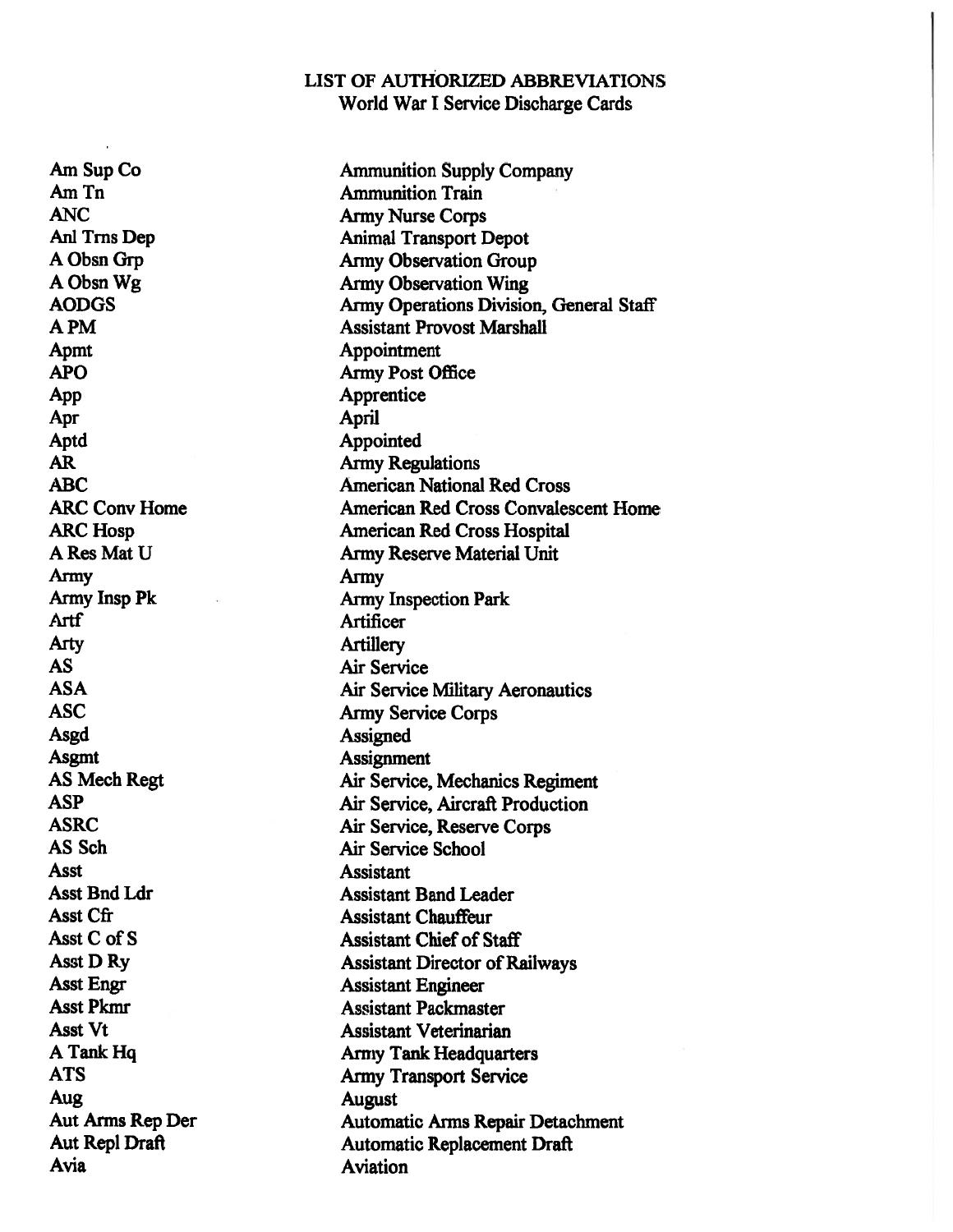AW Articles of War AWC Army War College Aux Auxiliary Awd Awarded AWOL Absent without leave

#### B

Bglr Bugler Bglr 1 ci<br>Bugler, first class<br>BH<br>Base Hospital Bkry Co Bakery Company Bks Barracks Bin Co Balloon Company Bin Grp Balloon Group Bln Wg Balloon Wing Bn Battalion Bn Adj Battalion Adjutant Bnd Corp Band Corporal Bnd Ldr Band Leader Bnd Sgt Band Sergeant Bnd Mr Band Master Bn Engrs (F & SR) Br Born Brigade Brigade Brig Adj Brigade Adjutant Brig Gen Brigadier General Btry Battery Btry Comdr Battery Commander Bul Bulletin Butch Co Butchery Company BWC Belgian War Cross

Base Ani Trans Dep Base Animal Transport Depot Base Vet Hosp Base Veterinary Hospital **Base Hospital** BHQ Brigade Headquarters Bip Purs Grp Biplane Pursuit Group Bip Purs Sq Biplane Pursuit Squadron Bip Purs Wg Biplane Pursuit Wing Bn Comdr Battalion Commander Bn Engr<sub>3</sub> (Cam) Battalion Engineers, Camouflage Bn Engrs (Mtd) Battalion Engineers, Mounted Bn Engrs (Serv) Battalion Engineers-Service Battalion Engineers-Flash and Sound Ranging Bn Sgt Maj Battalion Sergeant Major Bn Sup Sgt Battalion Supply Sergeant Brig Comdr Brigade Commander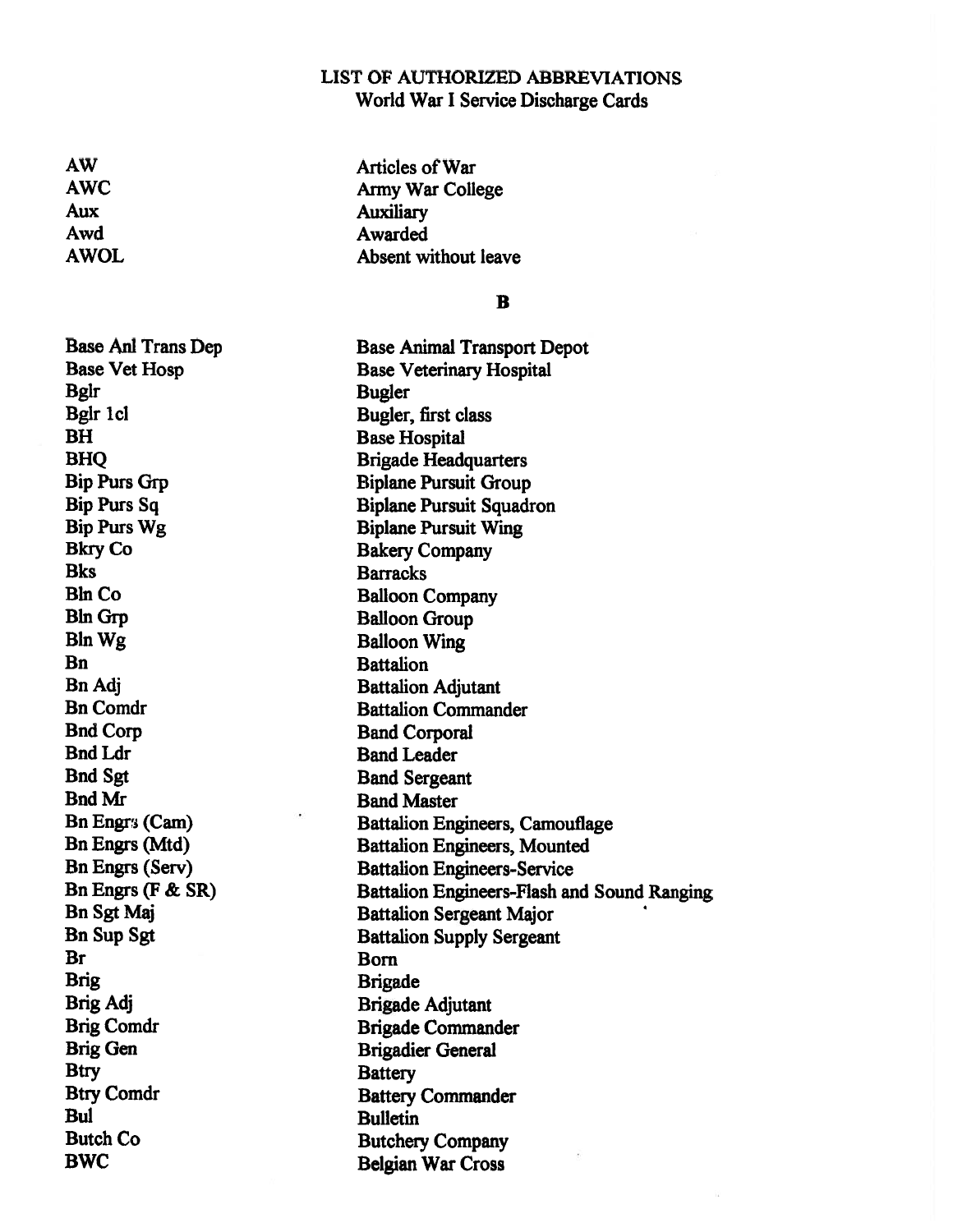# BWRI Bureau of War Risk Insurance

## C

ir.

| С                 | Corp                                     |
|-------------------|------------------------------------------|
| CA                | <b>Coast Artillery</b>                   |
| <b>CAC</b>        | <b>Coast Artillery Corps</b>             |
| <b>CADR</b>       | <b>Coast Artillery Drill Regulations</b> |
| Camp Hosp         | <b>Camp Hospital</b>                     |
| Camp Ifmy         | Camp Infirmary                           |
| Camp QM           | <b>Camp Quartermaster</b>                |
| Capt              | Captain                                  |
| <b>CAR</b>        | <b>Changes Army Regulations</b>          |
| Cas               | Casual                                   |
| Cav               | Cavalry                                  |
| Cav Brig          | Cavalry Brigade                          |
| Cav Div           | <b>Cavalry Division</b>                  |
| Cav Div Hq        | <b>Cavalry Division Headquarters</b>     |
| Cav <sub>RC</sub> | <b>Cavalry Reserve Corps</b>             |
| C <sub>Def</sub>  | <b>Coast Defenses</b>                    |
| C Dept            | <b>Central Department</b>                |
| <b>CDR</b>        | <b>Cavalry Drill Regulations</b>         |
| CE                | Corps of Engineers                       |
| <b>CEO</b>        | <b>Chief Engineer Officer</b>            |
| Cfr               | Chauffeur                                |
| Cfr 1cl           | Chauffeur, first class                   |
| $_{\rm CG}$       | <b>Commanding General</b>                |
| CG SOS            | Commanding General, Service of Supply    |
| Chap              | Chaplain                                 |
| Char              | Character                                |
| Ch Load           | <b>Chief Loader</b>                      |
| Ch Mec            | <b>Chief Mechanic</b>                    |
| Chng              | Change                                   |
| Ch Plan           | <b>Chief Planter</b>                     |
| $C$ Inf           | Colored Infantry                         |
| $\bf CP$          | Corps of Intelligence Police             |
| Cir               | Circular                                 |
| $C_{k}$           | Cook                                     |
| CL                | <b>Civilian Life</b>                     |
| <b>Clk</b>        | <b>Clerk</b>                             |
| Clo               | Clothing                                 |
| Clo & Bth U       | Clothing & Bath Unit                     |
| <b>Cm Elec</b>    | <b>Casemate Electrician</b>              |
| CO                | <b>Commanding Officer</b>                |
| Co                | Company                                  |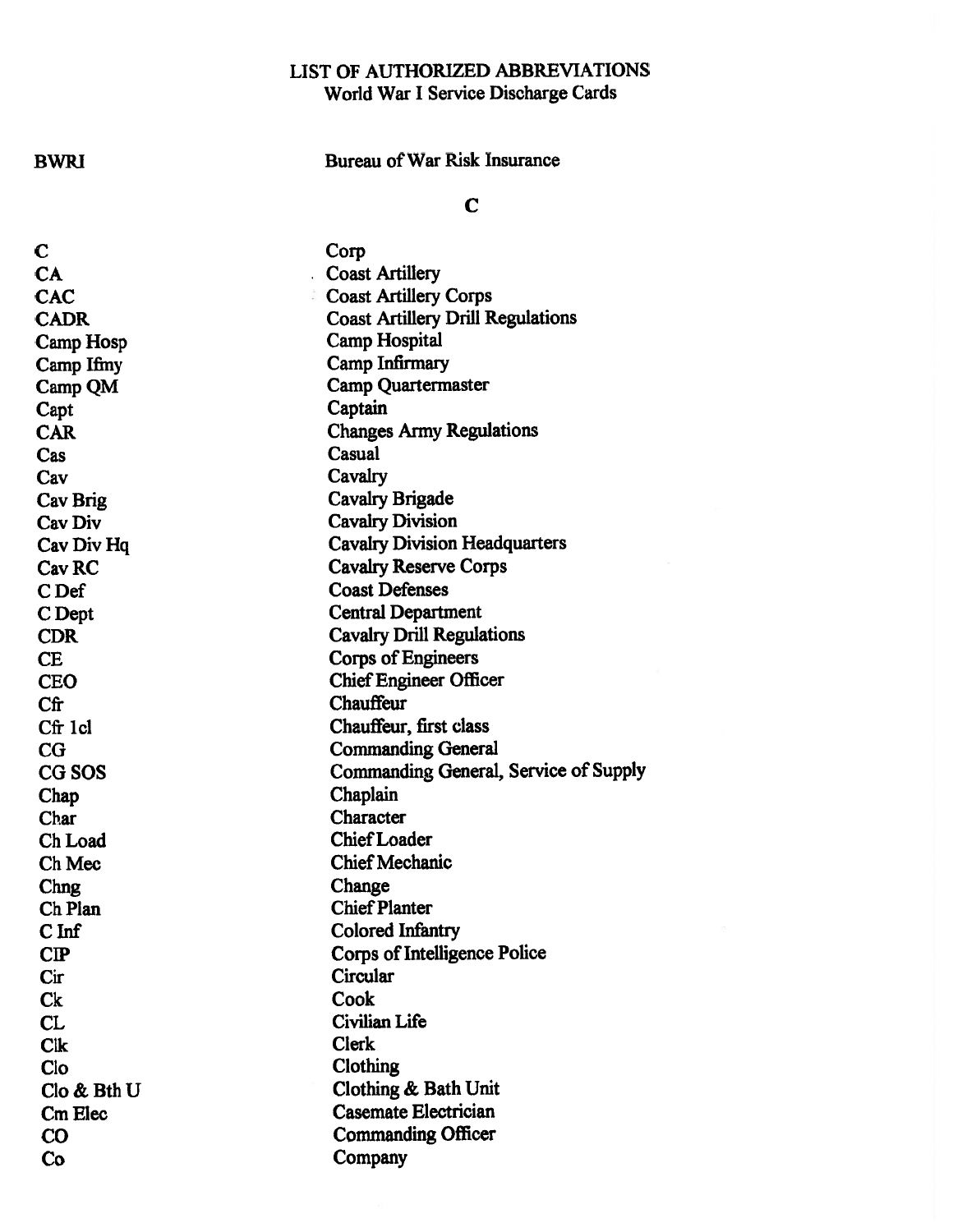C of A C of AS Chief Air Service C of CA Chief of Coast Artillery C of Cav Chief of Cavalry C of E C of Inf Chief of Infantry C of MB Chief of Militia Bureau C of Order Chief of Ordnance C of S Chief of Staff C of Tank Corps Chief of Tank Corps Col Colonel Coll College Col Sgt Color Sergeant Commutation Commutation Conf Confined Confm Confinement Comm Commission Cons Co Construction Company Contd Continued Cont Surg Contract Surgeon Cony Camp Convalescent Camp Conv Dep Convalescent Depot Corp Corporal Corp Blgr Corporal Bugler Corps Arty Pk Corps Artillery Park Corps AS Corps Air Service Cp Camp COM Chief Quartermaster CSO Chief Signal Officer <sup>C</sup> Surg Chief Surgeon CZ Canal Zone

DAC of S

Co Comdr Company Commander **Chief of Artillery** Chief of Engineers C of MTC Chief of Motor Transport Corps COO Chief Ordnance Officer Corps Mob Vet Hosp Corps Mobile Veterinary Hospital co'rs Central Officers' Training School CWS Chemical Warfare Service

### D

Deputy Assistant Chief of Staff Day Bomb Grp Day Bombardment Group Day Bomb Sq Day Bombardment Squadron Day Bomb Wg Day Bombardment Wing DC Dental Corps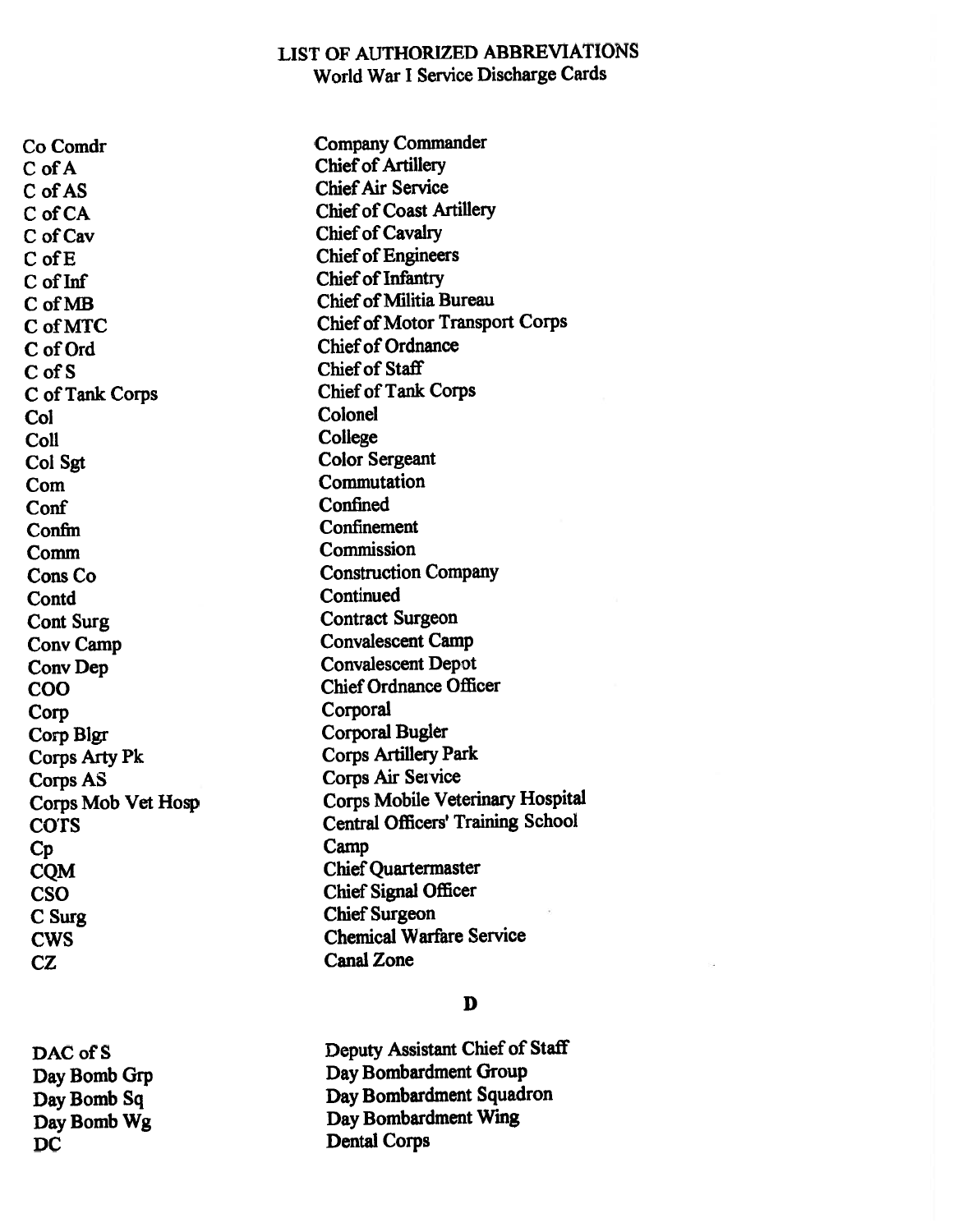$\bar{\mathbf{r}}$ 

| $DC$ of S           | Deputy Chief of Staff                                     |
|---------------------|-----------------------------------------------------------|
| Dec                 | December                                                  |
| Def                 | Defense                                                   |
| <b>DEML</b>         | Detached Enlisted Men's List                              |
| Demob Sta           | <b>Demobilization Station</b>                             |
| Dep                 | Depot                                                     |
| Dep Bn              | <b>Depot Battalion</b>                                    |
| Dep Brig or DB      | Depot Brigade                                             |
| Dept                | Department                                                |
| Dept Comdr          | <b>Department Commander</b>                               |
| Dept Hosp           | Department Hospital                                       |
| Det                 | Detachment                                                |
| Dev Bn              | <b>Development Battalion</b>                              |
| <b>DHQ</b>          | <b>Division Headquarters</b>                              |
| <b>Disch</b>        | Discharge, discharged                                     |
| <b>Discontd</b>     | Discontinued                                              |
| <b>Dishon Disch</b> | <b>Dishonorably Discharged</b>                            |
| Dist                | <b>District</b>                                           |
| Div                 | <b>Division</b>                                           |
| Div Adj             | <b>Division Adjutant</b>                                  |
| Div AS              | <b>Division Air Service</b>                               |
| Div JA              | <b>Division Judge Advocate</b>                            |
| Div OO              | <b>Division Ordnance Officer</b>                          |
| Div QM              | <b>Division Quartermaster</b>                             |
| D of Fin            | <b>Director of Finance</b>                                |
| D of MID GS         | Director of Military Intelligence Division, General Staff |
| D of O GS           | Director of Operations, General Staff                     |
| D of PS             | Director of Purchase & Storage                            |
| D of PST            | Director of Purchase, Storage & Traffic                   |
| $\bf D$ of Ry       | Director of Railways                                      |
| D of WPD GS         | Director of War Plans Division, General Staff             |
| <b>DOL</b>          | <b>Detached Officers List</b>                             |
| <b>DQM</b>          | <b>Depot Quartermaster</b>                                |
| <b>DRC</b>          | <b>Dental Reserve Corps</b>                               |
| <b>DS</b>           | <b>Detached Service</b>                                   |
| <b>DSC</b>          | <b>Distinguished Service Cross</b>                        |
| <b>DSM</b>          | Distinguished Service Medal                               |
| <b>DW</b>           | Died of Wounds                                            |

#### E

ED Extra Duty<br>
E Dept Eastern De E Dept<br>
E Dept<br>
Elec Sgt 1cl<br>
Electrician Sergeant, Elec Sgt 1 cl Electrician Sergeant, first class<br>Elec Sgt 2 cl Electrician Sergeant, second cla Electrician Sergeant, second class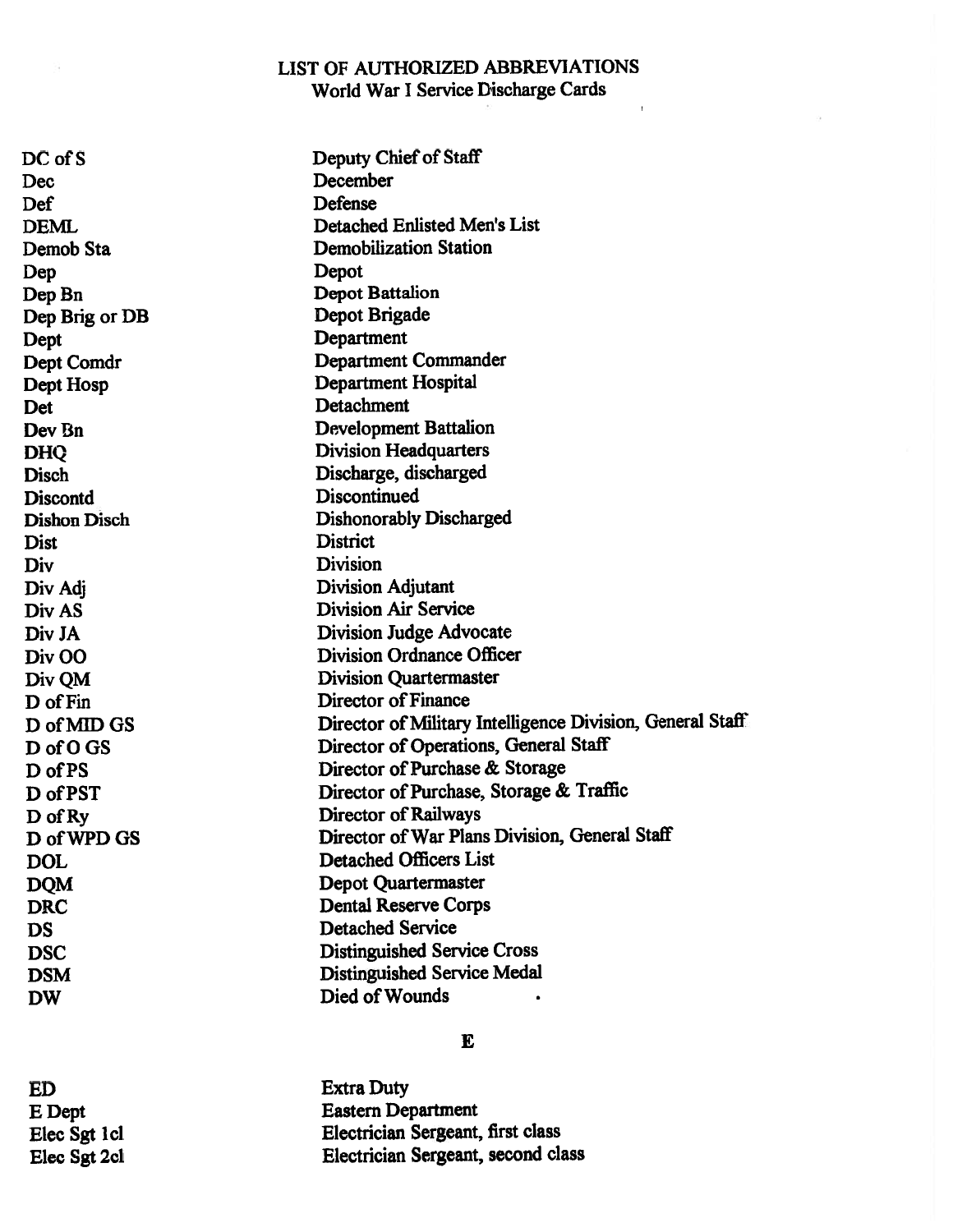EM Enlisted Man Eng England En! Enlisted Enlmnt Enlistment Engr Engineer Engr FId Engrs Engineers Ex Excellent Ex AC of S Expd Expeditionary

FA Field Artillery F Clk Field Clerk February **February** F Hosp Field Hospital 1st Sgt First Sergeant Fm Fireman FO Field Orders Forf Forfeit fr From From From  $\mathbf{F}$ Fraud Fraudulent French C de Friday Friday

Emb Serv Embarkation Service Engr Dept Engineer Department **Engineer Field Manual** Engr RC Engineer Reserve Corps Engr Tn Engineer Train ER Expert Rifleman ERC Enlisted Reserve Corps ETS Expiration Term of Service Evac Amb Co Evacuation Ambulance Company Evac Hosp **Evacuation** Hospital Executive Assistant, Chief of Staff Ex Div GS Executive Division, General Staff

#### F

i.

FA DR Field Artillery Drill Regulations FA RC Field Artillery Reserve Corps Fed Service<br>Federal Service 1cl Gun First Class Gunner 1st Lt First Lieutenant F Lab Field Laboratory F Rmt Sq Field Remount Squadron French Croix de Guerre F Sig Bn Field Signal Battalion F Sig Bn Mtd Field Signal Battalion, Mounted F Sig Mn Mtz Field Signal Battalion, Motorized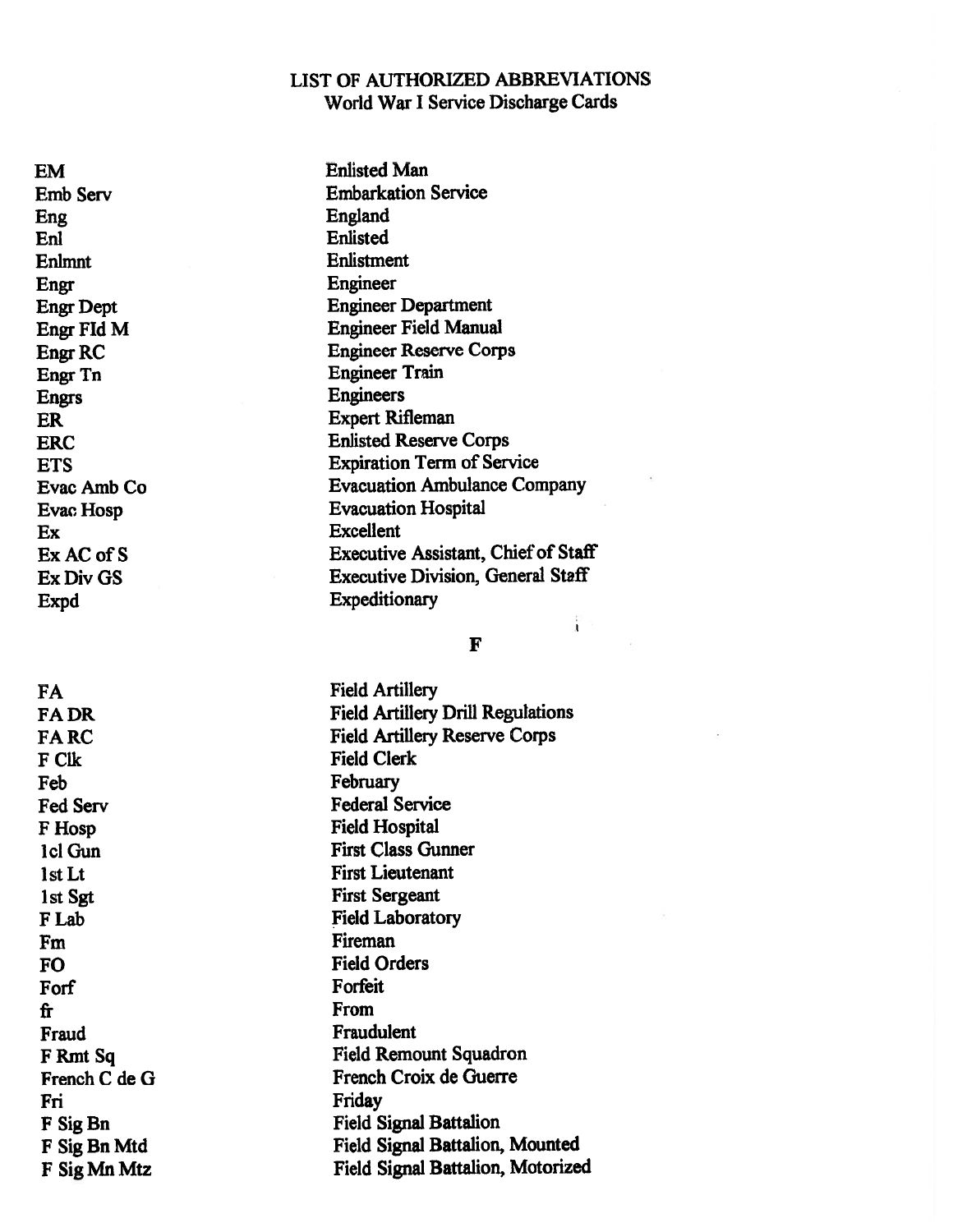Ft Fort FT & Fur Furlough

G Good Gd Guard General General General GF Co Gn Ptr Gun Pointer Grp Group Gr Reg U

H

Hosp<sub>C</sub> Hosp Ship Hospital Ship

FSR Field Service Regulations H Co Fire Truck & Hose Company Fur to Res Furlough to Reserve

#### G

Gi General Staff Officer No. 1 G2 General Staff Officer No. 2 G3 General Staff Officer No. 3 G4 General Staff Officer No. 4 G5 General Staff Officer No. 5 GCM General Court Martial GCMO General Court Martial Order Gd Co Guard Company Gen Hosp General Hospital Gen Rep Sh General Repair Shop Gen Srv Inf General Service Infantry Guard & Fire Company GHO General Headquarters Gn Comdr Gun Commander GO General Order Graves Registration Unit GS General Staff GSC General Staff Corps

# HA Horse Artillery H Dept Hawaiian Department HI Hawaiian Islands Hon disch Honorably Discharged Hospital Corps Hosp Sgt Hospital Sergeant Hosp Tn Hospital Train Hq Headquarters Headquarters Company Hq Tr **Headquarters Troop**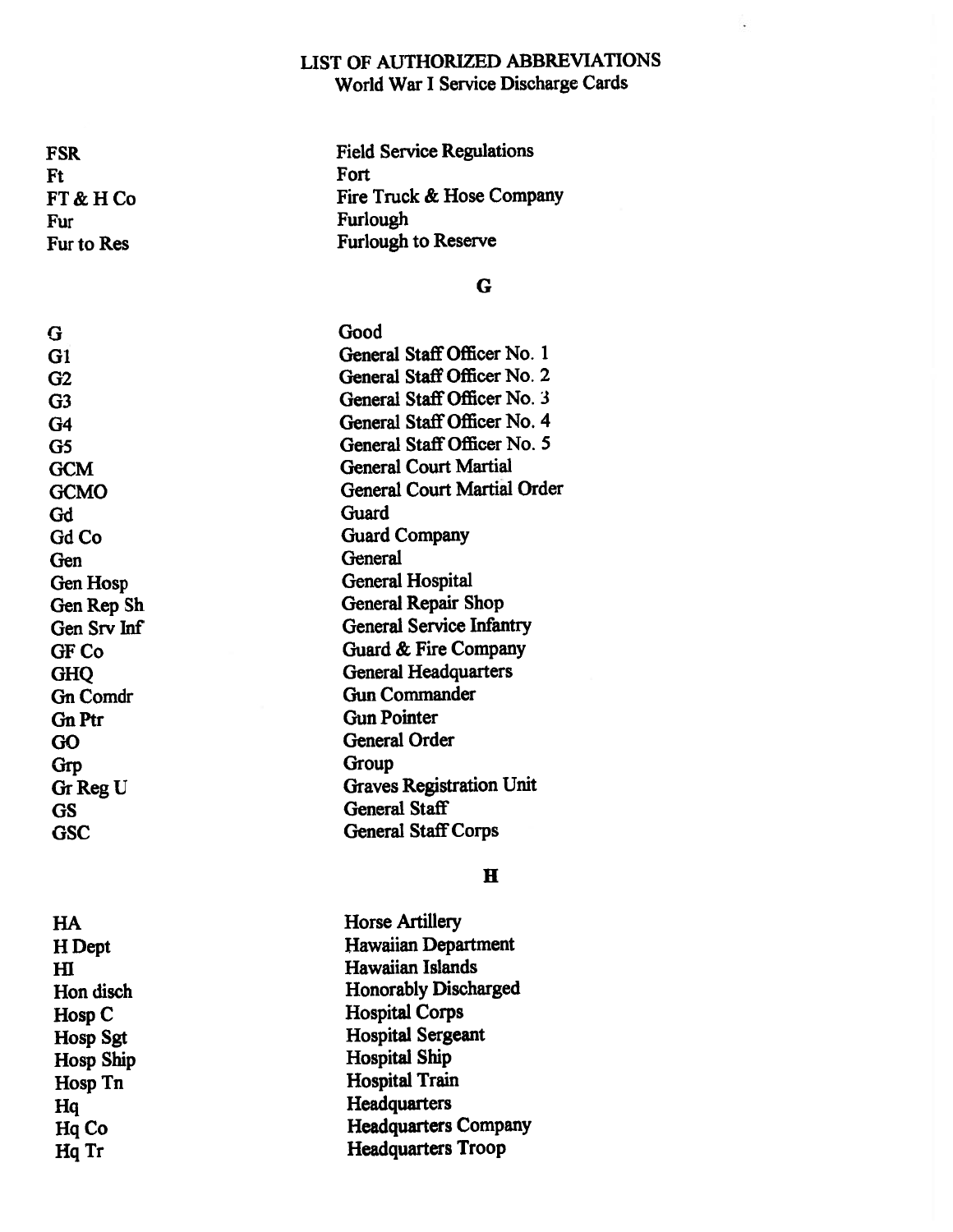| Hs                | Horseshoer                                |
|-------------------|-------------------------------------------|
| Hv A.             | <b>Heavy Artillery</b>                    |
| Hy A Mob Rep Sh   | <b>Heavy Artillery Mobile Repair Shop</b> |
| Hv FA             | <b>Heavy Field Artillery</b>              |
| Hv Mob Ord Rep Sh | Heavy Mobile Ordnance Repair Shop         |
| Hv Tank Bn        | <b>Heavy Tank Battalion</b>               |
|                   | I                                         |
| IC                | <b>Inspected and Condemned</b>            |
| <b>IDR</b>        | <b>Infantry Drill Regulations</b>         |
| Ifmy              | <b>Infirmary</b>                          |
| IG                | <b>Inspector General</b>                  |
| <b>IGD</b>        | <b>Inspector General's Department</b>     |
| <b>IGRC</b>       | <b>Inspector General's Reserve Corps</b>  |
| <b>IHCA</b>       | In Hands of Civil Authorities             |
| Inc               | <b>Inclusive</b>                          |
| Incl              | Inclosure                                 |
| Inctd             | Inducted                                  |
| Ind               | Indorsement                               |
| Inf               | Infantry                                  |
| Inf Brig          | <b>Infantry Brigade</b>                   |
| <b>Inf Div</b>    | <b>Infantry Division</b>                  |
| <b>InfRC</b>      | <b>Infantry Reserve Corps</b>             |
| Inf Rep           | <b>Infantry Replacement</b>               |
| Inf Wy Co         | <b>Inland Waterway Company</b>            |
| Inst              | Institution                               |
| Instr             | Instruction                               |
| Inst kep Unit     | <b>Instrument Repair Unit</b>             |
| Intpr             | Interpreter                               |
|                   | J                                         |
| JA                | <b>Judge Advocate</b>                     |
| <b>JAG</b>        | Judge Advocate General                    |
| <b>JAGCM</b>      | Judge Advocate General, Courts-Martial    |

Ï.

JAGD Judge Advocate General's Department

JAGRC Judge Advocate General's Reserve Corps

Jan January Jd Joined

Junior Grade<br>Juli (is used only when space is limited) July Jul (is used only when space is limited) July<br>
Iun (is used only when space is limited) June Jun (is used only when space is limited)<br>Jun Mil Av Ju Junior Military Aviator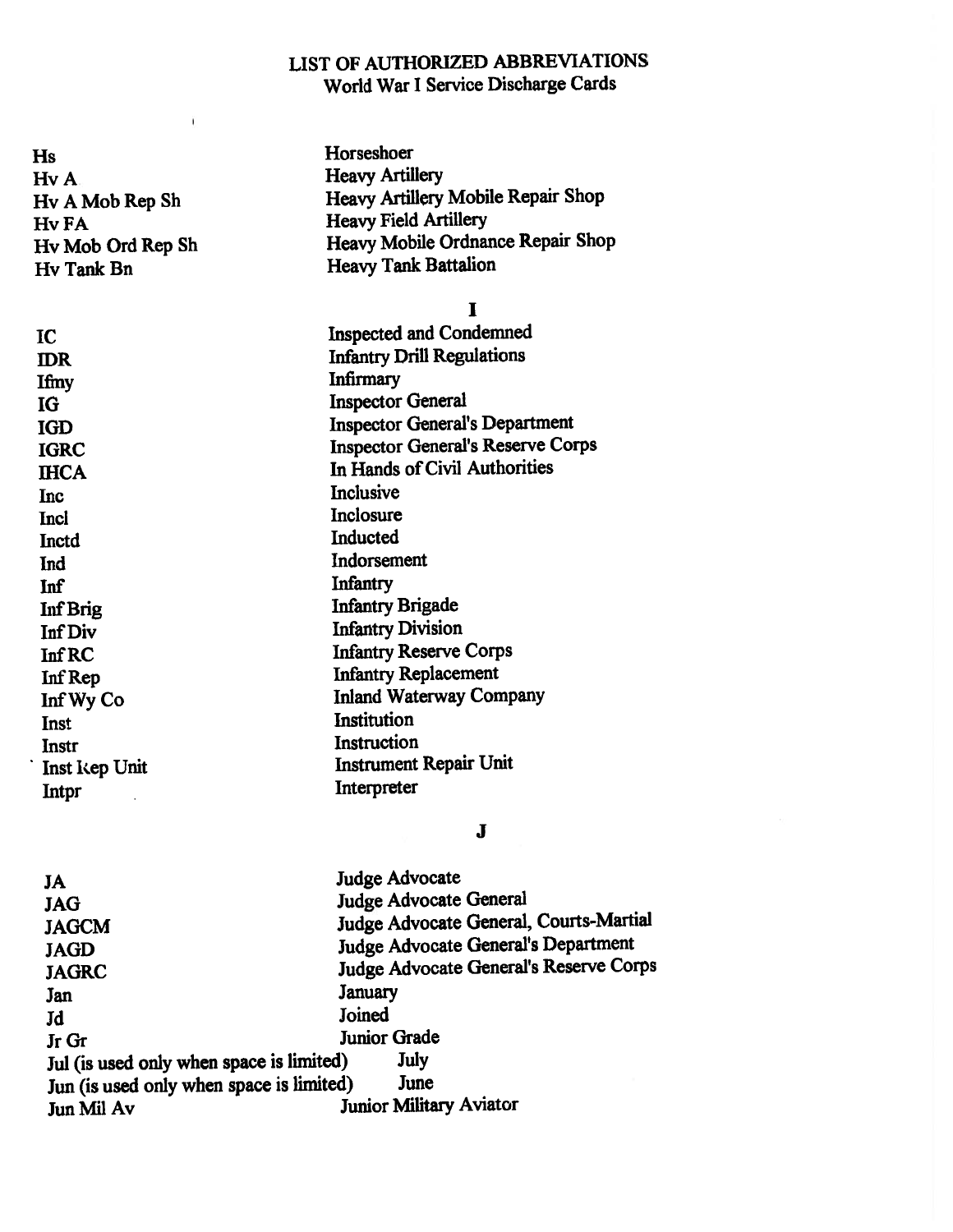### K

Kd Killed Killed in Action

## L

| Lab Unit          | <b>Laboratory Unit</b>        |
|-------------------|-------------------------------|
| Laun Co           | <b>Laundry Company</b>        |
| LD                | Line of Duty                  |
| Let Inst          | <b>Letters of Instruction</b> |
| <b>Light Arty</b> | <b>Light Artillery</b>        |
| $L$ of $H$        | Legion of Honor               |
| Lt                | Lieutenant                    |
| Lt Col            | <b>Lieutenant Colonel</b>     |
| Lt Gen            | <b>Lieutenant General</b>     |
| Lv                | Leave of Absence              |

Lab Unit

### M

| <b>Manual for Army Cooks</b><br><b>MAC</b>                      |  |
|-----------------------------------------------------------------|--|
|                                                                 |  |
| <b>Middle Atlantic Coast Artillery District</b><br><b>MACAD</b> |  |
| <b>Machinist</b><br>Mach                                        |  |
| Major<br>Maj                                                    |  |
| <b>Major General</b><br>Maj Gen                                 |  |
| May<br>May                                                      |  |
| <b>Medical Corps</b><br><b>MC</b>                               |  |
| <b>Motor Car Company</b><br>MC Co                               |  |
| March<br>Mch                                                    |  |
| <b>Manual for Courts-Martial</b><br><b>MCM</b>                  |  |
| <b>Medical Department</b><br><b>MD</b>                          |  |
| <b>Motor Dispatch Service</b><br><b>MDS</b>                     |  |
| Mechanic<br>Mec                                                 |  |
| Mechanician<br>Mecn                                             |  |
| <b>Mechanical Repair Shop Unit</b><br>Mec Rep Sh Unit           |  |
| <b>Medical Depot</b><br>Med Dep                                 |  |
| <b>Medical Laboratory</b><br>Med Laby                           |  |
| <b>Medical Reserve Company</b><br>Med Res Co                    |  |
| <b>Medical Supply Company</b><br>Med Sup Co                     |  |
| <b>Medical Supply Depot</b><br>Med Sup Dep                      |  |
| Memorandum<br>Memo                                              |  |
| Multiengine Night Bombardment Brigade<br>M-eng Nt Bomb Brig     |  |
| Multiengine Night Bombardment Group<br>M-eng Nt Bomb Grp        |  |
| Multiengine Night Bombardment Squadron<br>M-eng Nt Bomb Sq      |  |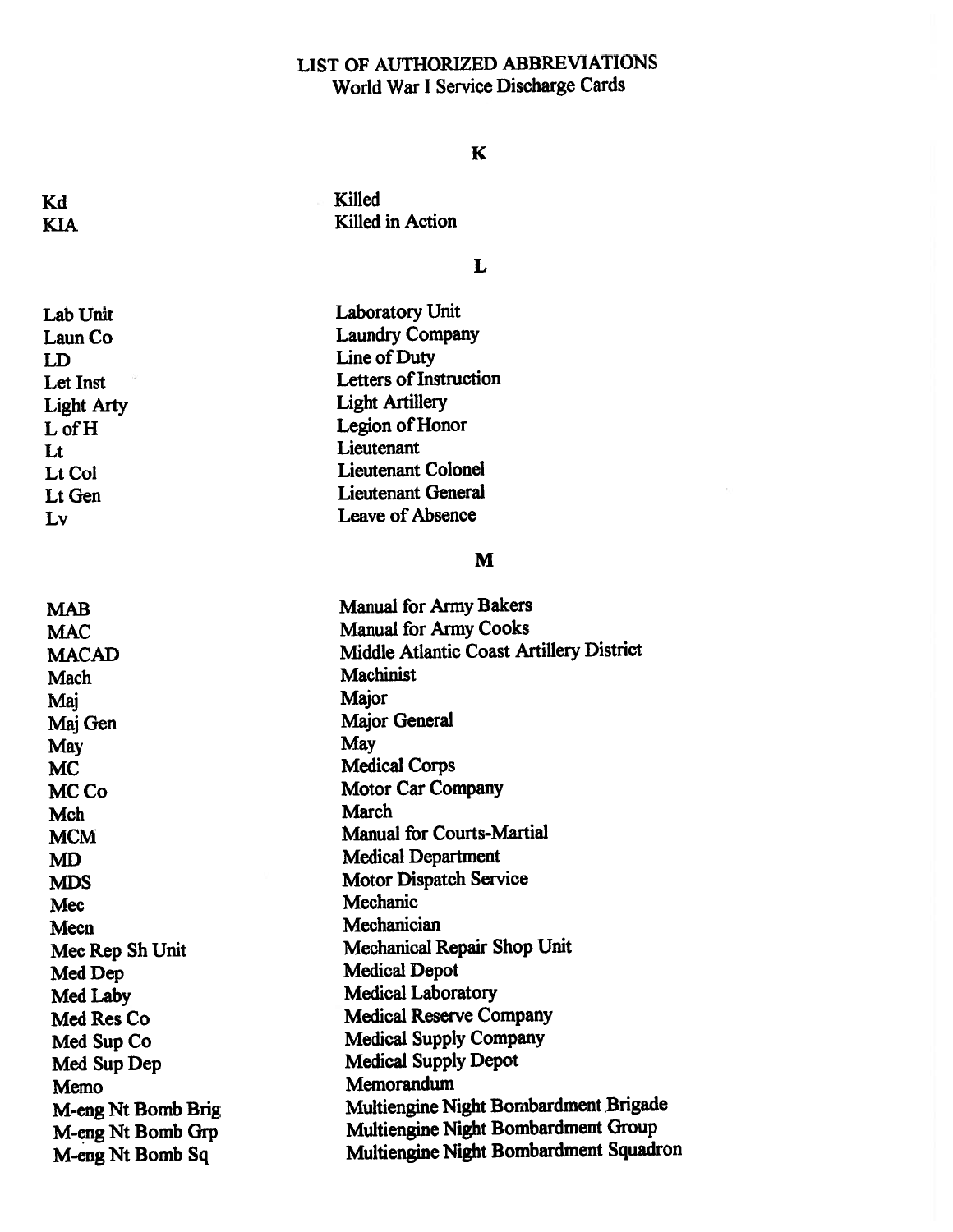M-eng Nt Bomb Wg Multiengine Night Bombardment Wing MERC Medical Enlisted Reserve Corps Mess Sgt Mess Sergeant Met Serve Meteorological Service MG Bn Machine Gun Battalion MG Bn A-A Machine Gun Battalion, Antiaircraft MG Bn Mtz Machine Gun Battalion, Motorized MG Co Machine Gun Company MGFM Machine Gun Firing Manual MG Sq Machine Gun Squadron MG Sq Mtz Machine Gun Squadron, Motorized MG Tr Machine Gun Troop MH Medal of Honor MID GS Military Intelligence Division General Staff MIGD Manual of Interior Guard Duty Mil Av Military Aviator Misc Miscellaneous Marksman Mm MMD Manual for Medical Department MNCOP Manual for Noncommissioned Officers and Privates Mnp Purs Brig Monoplane Pursuit Brigade Mo **Month** Mobilization Mob Hosp Mobile Hospital Mob Lab Mobile Laboratory Mob Laun U Mobile Laundry Unit Mob Opr U Mobile Operating Unit Mob Optic U Mobile Optical Unit Mob Ord Rep Sh Mobile Ordnance Repair Shop Mob Vet Hosp Mobile Veterinary Hospital Monday Monday Mon Purs Brig Monoplane Pursuit Brigade Mon Purs Grp Monoplane Pursuit Group Mon Purs Sq Monoplane Pursuit Squadron Mon Purs Wg Monoplane Pursuit Wing Mos Months MOTC Medical Officers' Training Corps MP Military Police MPC Military Police Corps MPT Manual of Physical Training MQMC Manual for the Quartermaster Corps M/R Memorandum Receipt MRC Medical Corps Mr Elec Master Electrician Mr Engr sr gr Master Engineer, Senior Grade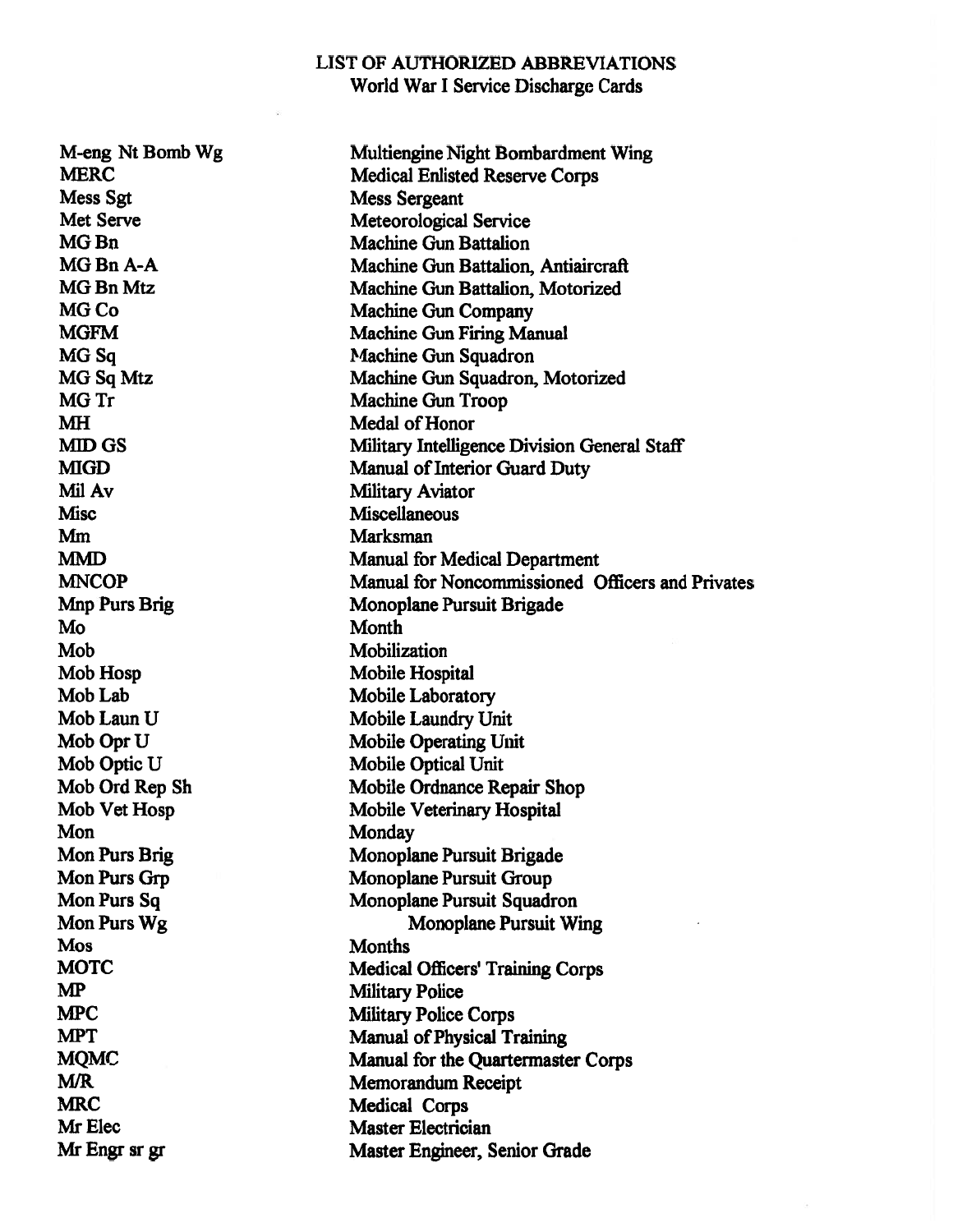Mr Engr jr gr Master Engineer, Junior Grade Mr Gun Master Gunner Mr Hosp Sgt Master Hospital Sergeant Mr Sgt Master Sergeant Mr Sig Elec Master Signal Electrician M Sgt Motor Sergeant<br>
M Sup Tn Motor Supply T Motor Supply Train MTC Motor Transport Corps Mtcl Co Motorcycle Company MT Co Motor Transport Company MTC Pk Motor Transport Corps Park MTC Res Pk Motor Transport Corps Reserve Park M Topg Manual of Topograpics M Trk Co Motor Truck Company Musician Musician Mus 1 cl Musician, first class Mus 2cl Musician, second class Mus 3cl Musician, third class

**NA** 

#### N

**National Army** NACAI) North Atlantic Coast Artillery District NCO Noncommissioned Officer NE Dept Northeastern Department NG National Guard No Number Not LD Not in line of duty Nov November NPCAD North Pacific Coast Artillery District NSN No Serial Number

#### $\mathbf{o}$

| Ob 1cl          | Observer, first class          |
|-----------------|--------------------------------|
| Ob 2cl          | Observer, second class         |
| <b>Obsn Grp</b> | <b>Observation Group</b>       |
| Obsn Sq         | <b>Observation Squadron</b>    |
| Obsn Wg         | <b>Observation Wing</b>        |
| Oct             | October                        |
| OO              | <b>Ordnance Officer</b>        |
| <b>ORC</b>      | <b>Officers' Reserve Corps</b> |
| Ord Dep         | <b>Ordnance Depot</b>          |
| Ord Dept        | <b>Ordnance Department</b>     |
| Ord RC          | <b>Ordnance Reserve Corps</b>  |
|                 |                                |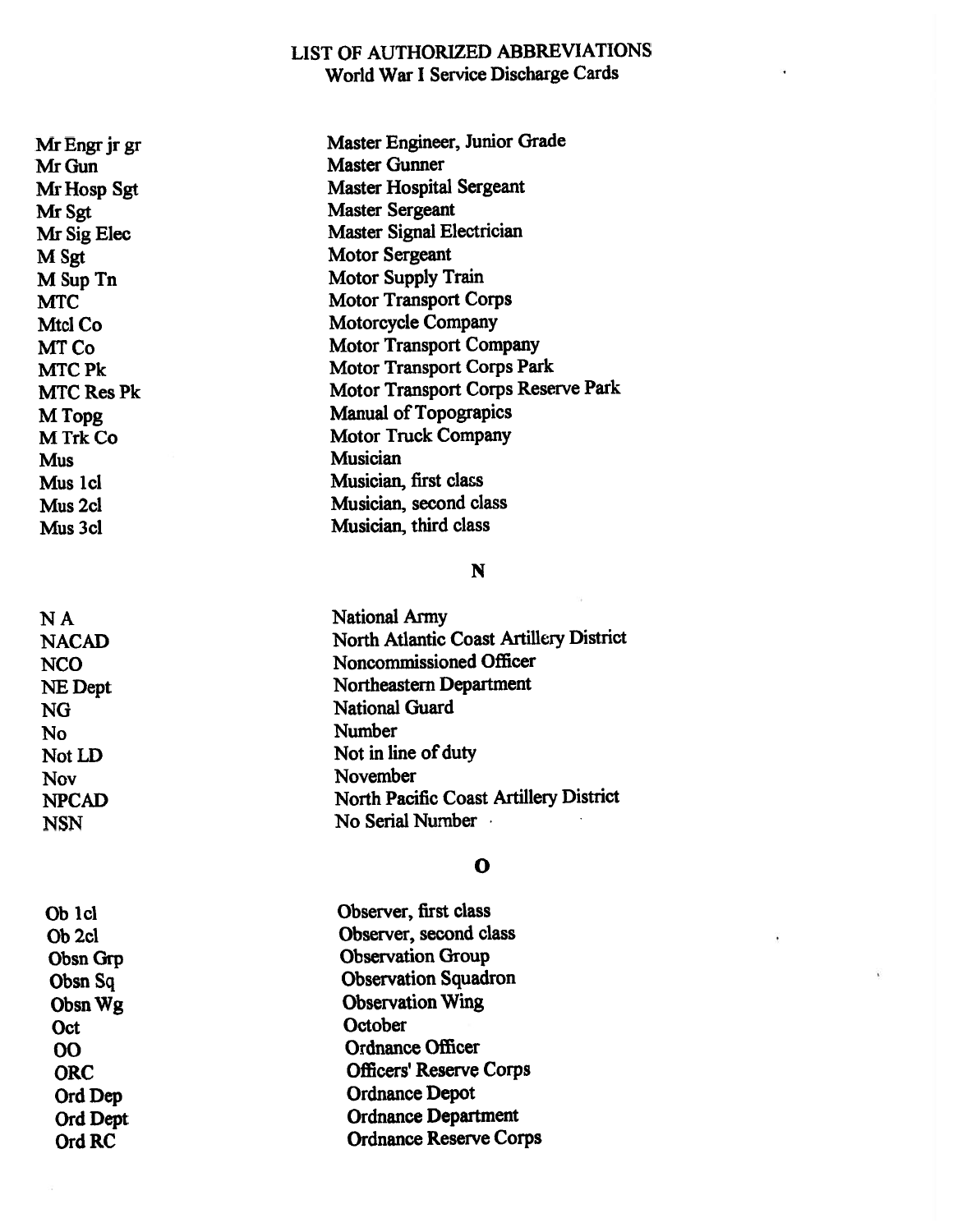Ord Sgt **Ordnance Sergeant** Org<br>
Organization<br>
OTS<br>
Officers' Train OTS Officers' Training School<br>Out Co Outpost Company Outpost Company

### P

| Par                | Paragraph                                  |
|--------------------|--------------------------------------------|
| <b>PCAD</b>        | <b>Panama Coast Artillery District</b>     |
| PC Dept            | Panama Canal Department                    |
| Pd                 | Paid                                       |
| P Dept             | <b>Philippine Department</b>               |
| <b>PE</b>          | Post Exchange                              |
| Perm               | Permanent                                  |
| <b>PFS</b>         | <b>Postal Express Service</b>              |
| P Hosp             | Post Hospital                              |
| Phar               | Pharmacist                                 |
| <b>Photo Laby</b>  | Photographic Laboratory                    |
| <b>Photo Sec</b>   | <b>Photo Section</b>                       |
| PI                 | <b>Philippine Islands</b>                  |
| Pion Inf           | <b>Pioneer Regiment, Infantry</b>          |
| Pk                 | Park                                       |
| Pkmr               | Packmaster                                 |
| <b>PL</b>          | <b>Post Laundry</b>                        |
| Pl Adj             | Personnel Adjutant                         |
| Plat               | Platoon                                    |
| Plot               | Plotter                                    |
| <b>PMG</b>         | <b>Provost Marshal General</b>             |
| <b>PMGD</b>        | Provost Marshal General's Department       |
| <b>PMGO</b>        | <b>Provost Marshal General's Office</b>    |
| Pon                | Pontoon                                    |
| <b>PRRI</b>        | Porto Rican Regiment, Infantry             |
| Prov               | Provisional                                |
| <b>PS</b>          | <b>Philippine Scouts</b>                   |
| <b>PS&amp;T GS</b> | Purchase, Storage & Traffic, General Staff |
| Pvt                | Private                                    |
| Pvt 1cl            | Private, first class                       |
| <b>PWE</b>         | <b>Prisoner of War Escort</b>              |

## Q

QM Quartermaster QMC Quartermaster Corps QM Gen Quartermaster General QMGO Quartermaster General's Office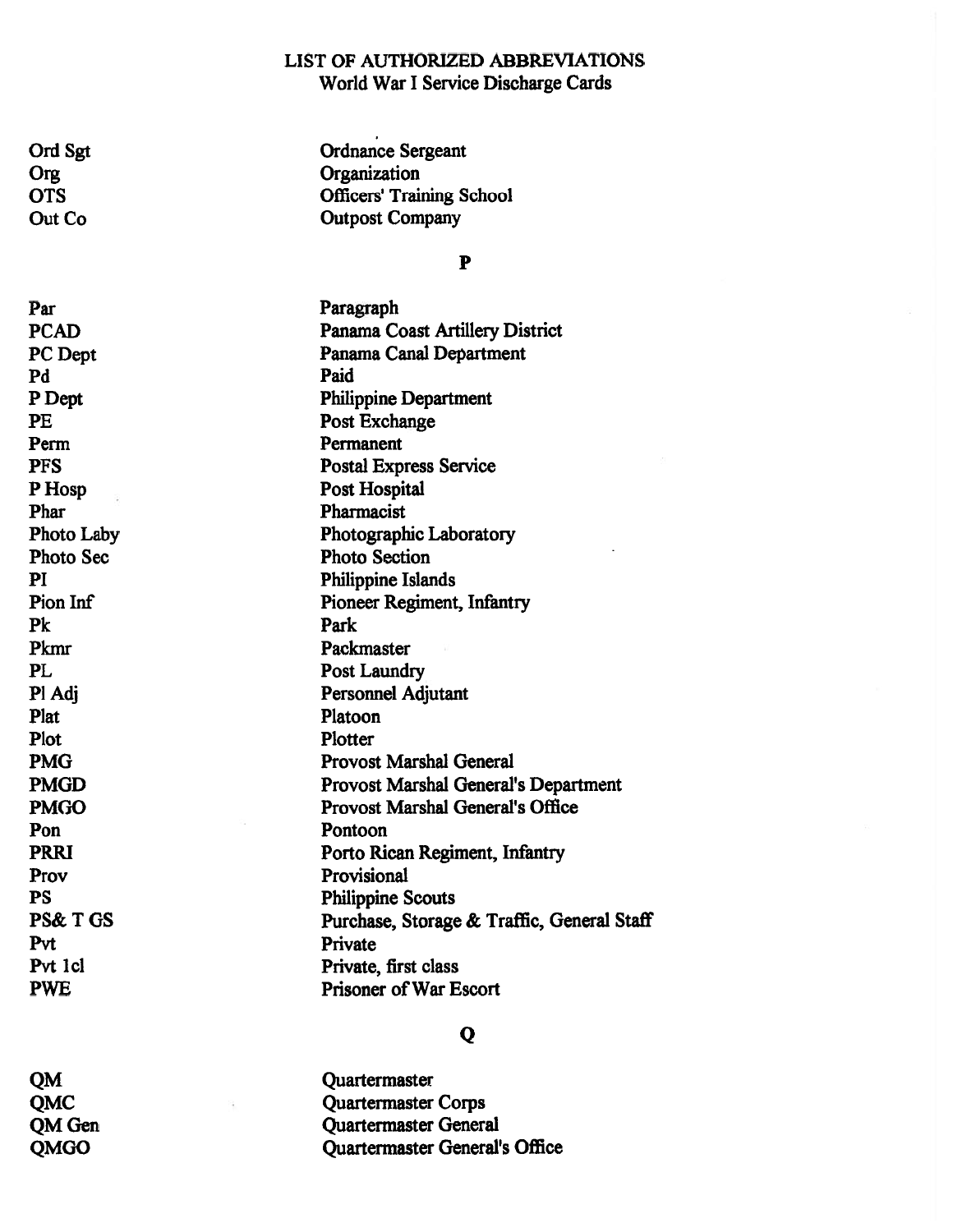QMRC Quartermaster Reserve Corps QM Sgt Quartermaster Sergeant QM Sgt sr gr Quartermaster Sergeant, senior grade Qrs Quarters Qual Qualified

R

RA Regular Army Rad Mec Radio Mechanic Rad Sec Radio Section Rad Sgt Radio Sergeant RAR Regular Army Reserve Rct Recruit Rd Service Road Service Reaptd Reappointed Received Received Red Reduced Reenlisted Reenlisted Ref Reference Regt Regiment Regt Engrs (Elec Regt Engrs (Sup Regt Engrs (T Regtl Regimental Reld Relieved Replacement Repl & Salv Co Rep Sec Repair Section Rep Requal Requalified

Ref P1 Co Refrigerating Plant Company Regt Engrs (Cons) Regiment Engineers-Construction & Mech) Regiment Engineers-Electrical & Mechanical Regt Engrs (For) Regiment Engineers-Forestry Regt Engrs (Gen Cons) Regiment Engineers-General Construction Regt Engrs (Lt Ry Opr) Regiment Engineers-Light Railway Operation Regt Engrs (Min) Regiment Engineers-Mining Regt Engrs (Quarry) Regiment Engineers-Quarry Regt Engrs (Rd Serv) Regiment Engineers-Road Service Regt Engrs (Sap) Regiment Engineers-Sappers Regt Engrs (SL) Regiment Engineers-Searchlight & Sh) Regiment Engineers-Supply & Shop Regt Engrs (Sup Serv) Regiment Engineers-Supply Service & S) Regiment Engineers-Topographical & Survey Regt Engrs (W Suit Serv) Regiment Engineers-Water Supply Service Regtl Sgt Maj Regimental Sergeant Major Regtl Sup Sgt Regimental Supply Sergeant & Salv Co Replacement & Salvage Company **Unit**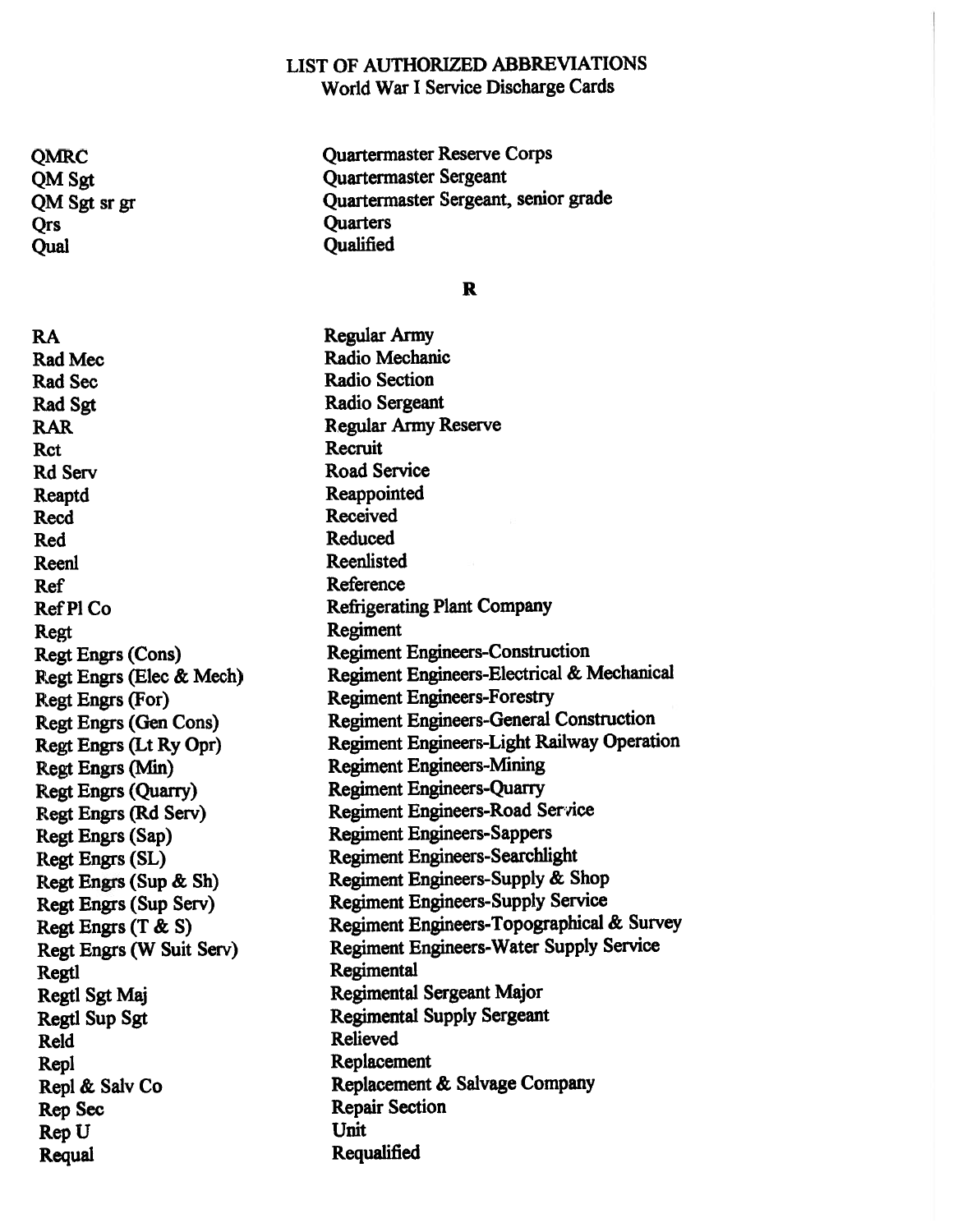Res Residence Rmt Dep Remount Depot

Res Veh Dep Reserve Vehicle Depot Retel Reference to Telegram Rhd Det Railhead Detachment Railhead Supply Detachment RLW Rules of Land Warfare Rmt Serv<br>Rmt Service<br>Remount Service ROTC Reserve Officers' Training Corps RSO Regimental Special Orders RTC Railway Transport Corps RTO Railroad Transportation Officer Ry Ord Rep Sh Railway Ordnance Repair Shop

S

| SA Am                | <b>Small Arms Ammunition</b>               |
|----------------------|--------------------------------------------|
| <b>SACAD</b>         | South Atlantic Coast Artillery District    |
| <b>SAFAM</b>         | <b>Small Arms Firing Manual</b>            |
| <b>Sales Comsy</b>   | <b>Sales Commissary</b>                    |
| <b>Sales Comsy U</b> | <b>Sales Commissary Unit</b>               |
| Salv Co              | <b>Salvage Company</b>                     |
| Sat                  | Saturday                                   |
| <b>SATC</b>          | <b>Student Army Training Corps</b>         |
| SbO                  | <b>Switchboard Operator</b>                |
| <b>SC</b>            | <b>Summary Court</b>                       |
| <b>SCD</b>           | <b>Surgeon's Certificate of Disability</b> |
| <b>Sch</b>           | <b>School</b>                              |
| SD                   | <b>Special Duty</b>                        |
| sd                   | same date                                  |
| S Dept               | <b>Southern Department</b>                 |
| Sdlr                 | <b>Saddler</b>                             |
| <b>Sec</b>           | <b>Section</b>                             |
| <b>Secr</b>          | Sector                                     |
| Sec War              | Secretary of War                           |
| <b>SE</b> Dept       | <b>Southeastern Department</b>             |
| S-eng Nt Bomb Grp    | Single Engine Night Bombardment Croup      |
| S-eng Nt Bomb Sq     | Single Engine Night Bombardment Squadron   |
| S-eng Nt Bomb Wg     | Single Engine Night Bombardment Wing       |
| <b>Sent</b>          | <b>Sentence</b>                            |
| Sentd                | Sentenced                                  |
| Sep                  | Separate                                   |
| Sept                 | September                                  |
| Serv                 | <b>Service</b>                             |
| Serv Bn              | <b>Service Battalion</b>                   |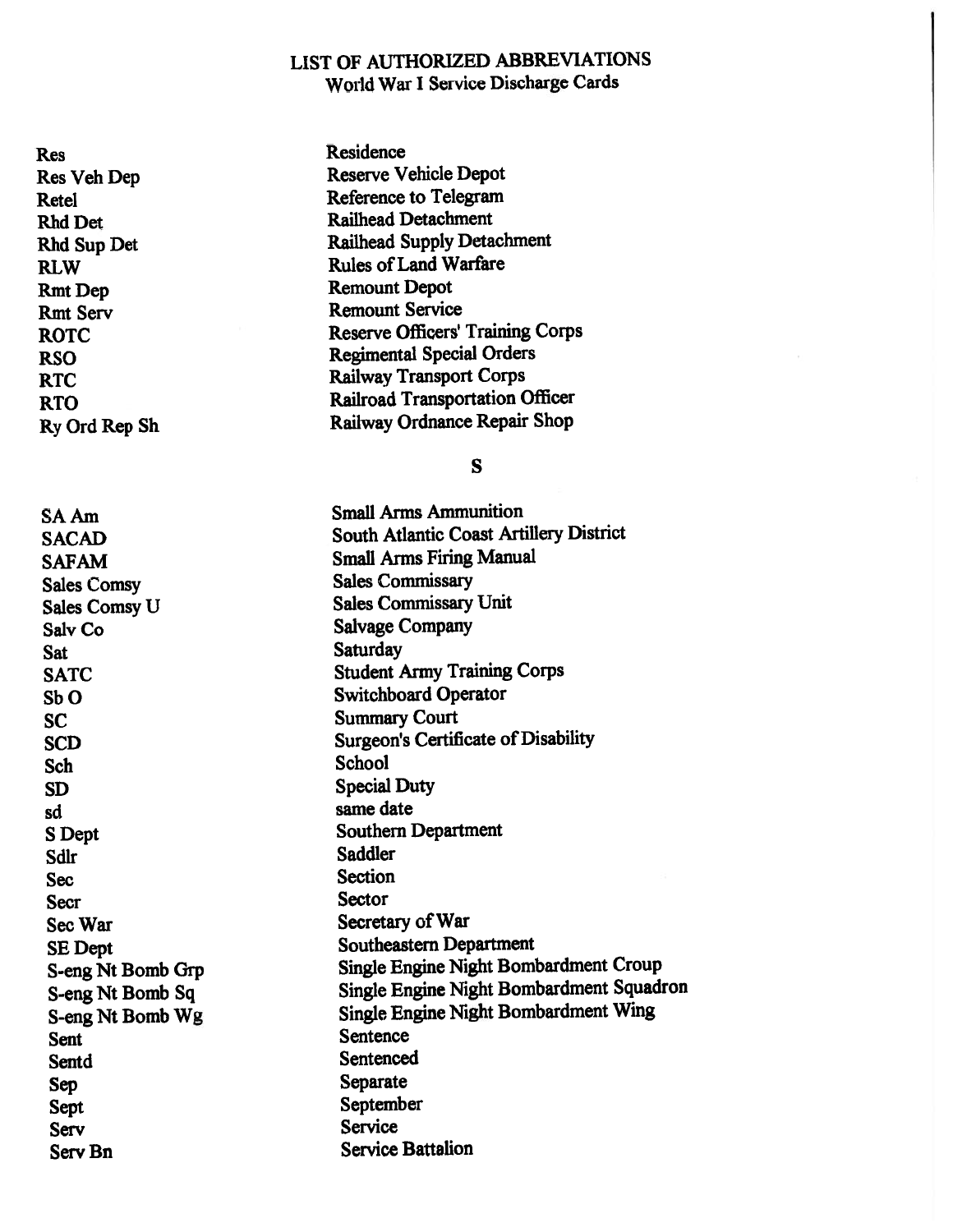Sgt Sergeant Sig<sub>C</sub> Sig C Dep Sig O Sk Sick Sn C Sn Tn Sanitary Train SO Special Orders S of Sol Soldier Sq Squadron Sqd Squad Sr Gr Senior Grade SS Silver Star Ss Sharpshooter Station Station Station Subsistence Subsistence Sun Sunday

Serv Bn Res Service Battalion Reserve Serv Co Service Company Serv Lt Ry Service of Light Railway Serv Pk Unit Service Park Unit SGO Surgeon General's Office SGS Secretary, General Staff Sgt Bglr Sergeant Bugler Sgt 1 cl Sergeant, first class Sgt Maj Sergeant Major Sgt Maj jr gr Sergeant Major, junior grade Sgt Maj sr gr Sergeant Major, senior grade Ship Rep Sh Ship Repair Shop Signal Corps Signal Corps Depot Signal Officer Sig RC Signal Reserve Corps SIW Self-Inflicted Wound **Sanitary Corps** Sn Det Sanitary Detachment Sn Sqd Sanitary Squad **Statement of Charges** SOS Service of Supply S PCAD South Pacific Coast Artillery District Sp CM Special Court Martial Sp CMO Special Court Martial Order Sq Sgt Maj Squadron Sergeant Majot Sq Sup Sgt Squadron Supply Sergeant SR Special Regulations Stab Sgt Stable Sergeant Stev Bn Stevedore Battalion Stev Co Stevedore Company Sup Co Supply Company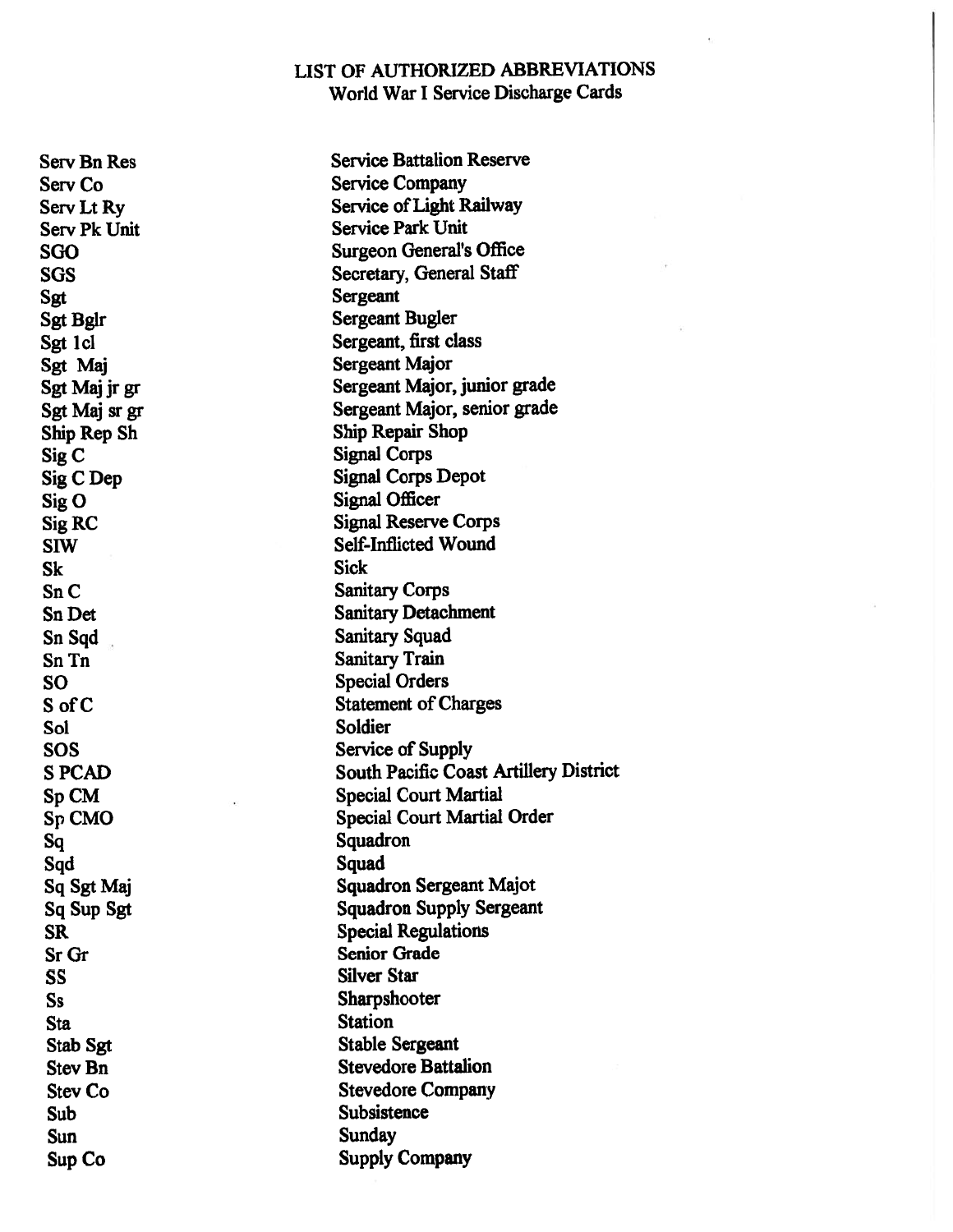T

Supply Officer

Sup Dep Supply Depot Sup O Sup Sgt Supply Sergeant Sup Tn Supply Train Supply Troop Surg Surgeon Surg Gen Surgeon General Surg Asst Surgical Assistant

T Transportation TAG TAG THE Adjutant General of the Army Tank Bn<br>Tank Battalion Tank Brigade Tank Brigade Tank Co<sup>T</sup> Tank Company Tank<sub>C</sub> **Tank Corps** Transportation Corps T Co Transportation Company Tel Bn Telegraph Battalion Tel & Tel Det & Tel Det Telephone & Telegraph Detachment Temp Temporary Thurs Thursday TM Bn Trench Mortar Battalion TM Btry Trench Mortar Battery Tn Train Tng Bn Training Battalion Tng Cen Training Center Tng C **Training Corps** Tn Hq & MP Train Headquarters & Military Police T/R Transportation Request Tr Troop Trfd Transportation Regiment Trfd Transferred Trk Truck Tues Tuesday

 $\mathbf U$ 

U Unit Unasgd Unassigned University University US United States USA United States Army USCC United States Corps of Cadets